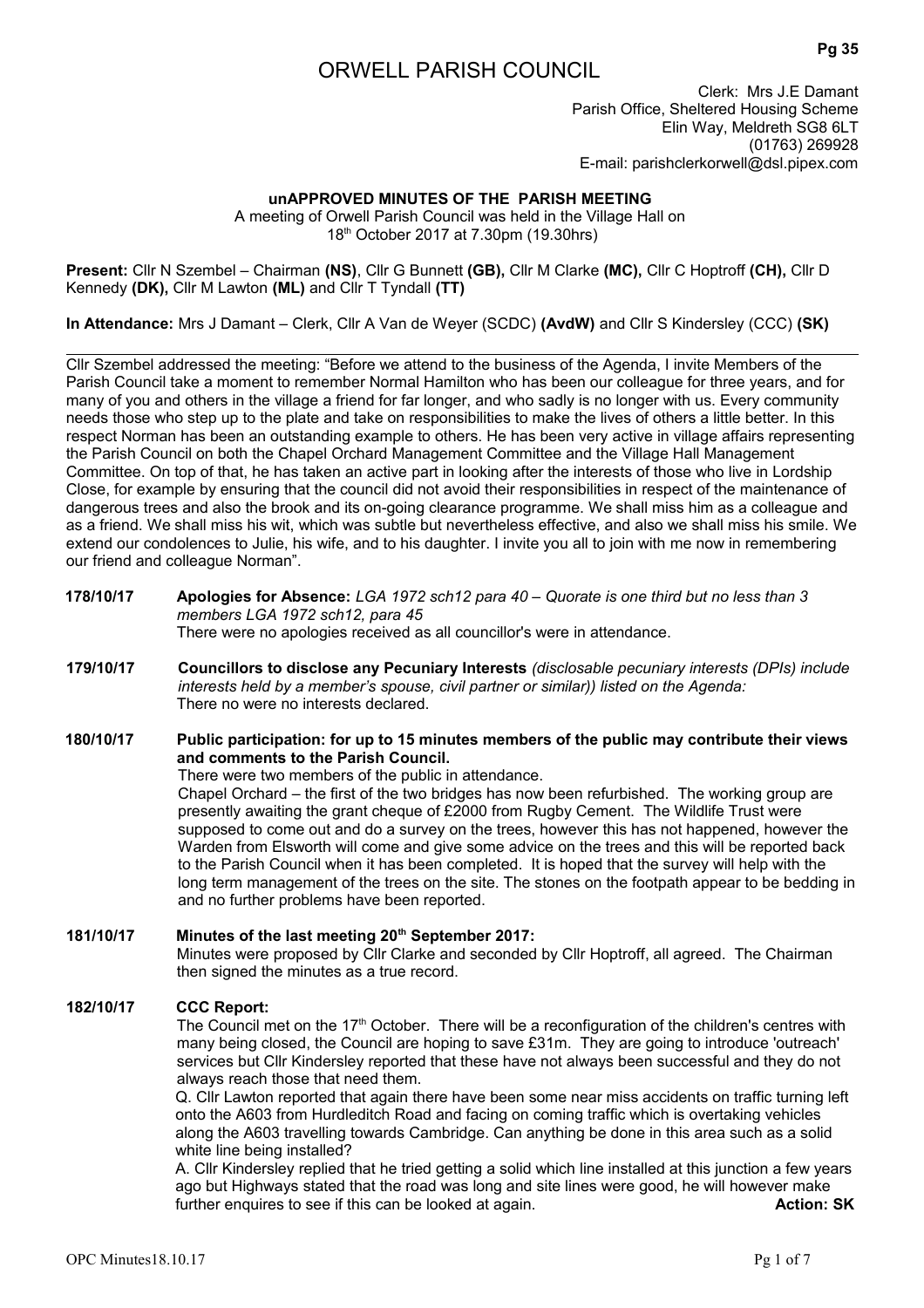Q. Cllr Bunnett stated that the site lines at the junction at Fishers Lane and the A603 are not good, this concerns vehicles turning right onto the A603 from Fishers Lane and due to the foliage have to pull further out onto the road which can be hazardous due to the vehicles travelling east bound down the A603 to Cambridge. The foliage and trees have been cut back but not far enough is there a possibility this can be looked at and the foliage cut back further? A. Cllr Kindersley will enquire. **Action: SK**

### **183/10/17 SCDC Report:**

- There is no update on Local Green Space concerning the Glebe Field, it is being looked at by the same team who are looking at the Local Development Framework (LDF).
- The LDF is still awaiting a report from the Inspector but it is hoped that the 5 year land plan will now be settled.
- There have been concerns with the Planning Department at SCDC, a new system was introduced in that Parish Council's had to request if they wished to have an application referred to the Planning Committee at SCDC, this was to help cut down with unnecessary applications going to Planning Committee, however it now transpires that only 6% of these requests have actually gone before the Planning Committee.
- The City Deal 'Great Cambridgeshire Partnership' is still ongoing. Rural buses are one of the projects being looked into.

# **184/10/17 Planning: NS, MC, CH, DK and ML** *(Town and Country Planning Act 1990 schedule 1, paragraph 8)* **Full planning minutes are available on line or from the Clerk).**   *Planning meeting held on Wednesday 4th October – No meeting*

# *Planning meeting held on Wednesday 18th October – verbal report*

**1 High Street, S/3463/17/TC -** Large sycamore tree behind house on north side, on edge of steep bank, endangering house and blocking light. Small sycamore tree wedged between shed and front wall, causing damage to shed and wall. Large leylandii tree in south west corner of garden, overhanging public footpath, pavement and road. Large Christmas tree near to house (to the east), tilting dangerously, threatening neighbour's outbuilding. NB. Many other trees in garden. Plans to plant at lest 4 trees to replace overgrown ones. Parish Council note the application but have No Comment.

**16 Lotfield Street, S/2928/17/VC -** Variation of condition 2 (Approved plans) to planning permission S/3064/17/VC. Orwell Parish Council recommend 'objects' with comments. 'The Parish Council are concerned that there will be a loss of privacy if the velux window, overlooking the neighbouring property, opens. The elevation appears to be higher than the original plans and that Highway safety has been compromised as the boundary wall appears to be very close to the highway and is over the verge, and the road in this area is already very narrow'. The photographs appear to show that the wall is being built beyond the property boundary as shown on a revised plan.

# **185/10/17 Councillor Vacancy:**

Information on vacancy has been sent to SCDC and a notice has been placed on the notice board and on the village email system. If nobody asks for an election, notice from SCDC will be given to the Parish Council to coopt. **Action: Clerk** Clerk will put out another notice for Cllr Hamilton's vacancy.

# **186/10/17 Position of Vice Chairman:**

Cllr Szembel nominated Cllr Hoptroff, this was seconded by Cllr Kennedy, all agreed. Cllr Hoptroff agreed to take the position of Vice Chairman.

### **187/10/17 Development Proposal on Hurdleditch Road (next to the primary school)**

Cllr Szembel reported that contact had been made with the land agent concerning the possibility of the Parish Council purchasing additional land alongside the land offered as part of the S106, but the land agent advised that his client thought it was too early for further discussions to take place The land agent was subsequently advised that the Parish Council needed to know, as soon as possible, if acquiring the additional land was a possibility as it then had to find the necessary resources to make the acquisition, and some sources of funding would require considerable lead time.

It was also reported that the development for 49 houses, which has been approved, is in the process of being sold to another developer, who would then put in the 'detailed' plan. Cllr Szembel asked Cllr Kindersley if this presented an opportunity for both the SCDC and the village. SCDC were falling behind in their Right to Build programme, and the village was concerned to ensure the proposed development fitted well with the village and that a complex of Right to Build properties might have some merit.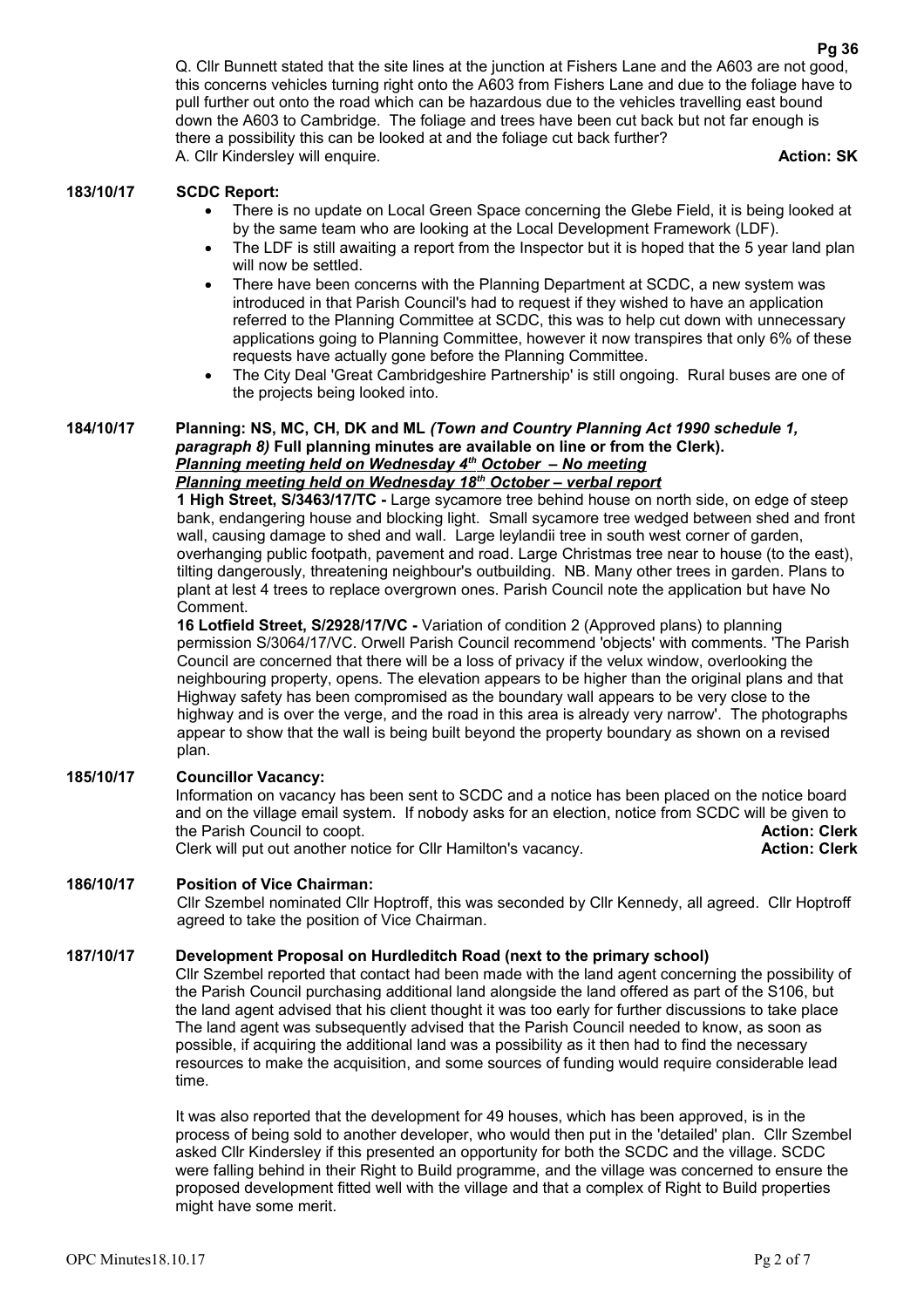Therefore, there could be seen to be a possible community of interest in the Hurdleditch development for both SCDC and the village. Cllr Kindersley stated that it may be possible to find opportunity in this but it would need looking into further. Cllr Szembel will seek to obtain further information on this matter. It was noted that the development might not proceed for several years. **Action: NS**

#### **188/10/17 CCTV:**

Clerk has approached businesses along Malton Lane to see if their CCTV footage would benefit the Parish Council, however the CCTV cameras are focused on entrances and not on the road itself. It was suggested by Cllr Szembel that the Parish Council should stay with Herts Partnership, whose "package" after all made provision to address all the FOI and other legal considerations. Accordingly, the Herts Partnership should be asked to do a survey re the possibility of placing a<br>fourth camera along Malton Lane. Clerk to arrange. fourth camera along Malton Lane. Clerk to arrange.

#### **189/10/17 Recreational Ground Working Group (RGWG):**

Update from Cllrs Tyndall and Bunnett

The group will look at the new recreation ground but could only consider that in the context of the provision of sport and recreation facilities village-wide so the group will also consider current provision and how the the current recreation ground will fit within an enhanced recreational provision in the future. An item will be placed in the next bulletin and village email system with a request to all sport groups to put forward a representative to sit on the RGWG, it is also hoped to include others to join the RGWG representing other groups who either do not currently use the recreation ground or who represent a club or society not currently in existence, such as cricket.

#### **190/10/17 Recreation Ground:**

- Play equipment weekly inspection. All equipment appears to be in good working order. Slide has been repaired and Clerk has arranged to have the stepping stones, which though solid are showing signs of some rot, to be looked at. **Action: Clerk** Clerk has written to Mrs Reid to enquire if she would be prepared to take on the role of inspecting the play equipment and undergo training with Rospa. Next session will be in 2018. Mrs Reid is unable to attend the training sessions due to work commitments but is happy to help carry out the inspections.

It was suggested that the Clerk undergo the training at a cost of £235.00, this was Proposed by Cllr Szembel and Seconded by Cllr Kennedy, all agreed. **Action: Clerk Action: Clerk** 

# **191/10/17 Lighting on the MUGA**

Clerk has enquired about planning in regards to installing lighting at the MUGA. A pre planning application would need to be submitted along with a lighting design. There are no fees for a Parish Council in submitting a pre application, but there is a £98 charge for submitting a full planning application.

Clerk has contacted three companies who install lighting for a MUGA, who would also do the lighting design. Lighting has to conform to all groups who use the facilities and the unofficial quotes have ranged from £10,000 to £40,000.

It was proposed by Cllr Tyndall that this project be incorporated into the larger picture for the recreation ground, seconded by Cllr Kennedy, all agreed.

#### **192/10/17 Community Gritting:**

Community gritting scheme 2017/18. Under this scheme the parish agree specific routes in their area, which are important to the local community, with the County Council. Volunteers can then sign up to grit these routes using equipment provided by County Council.

Cllr Hoptroff reported that he believed this would be a very good project for the village and suggested that he and the Clerk work on this together. Clerk has contacted Highways who suggested that the form be filled in and to also state what footways and footpaths the Parish Council are concerned about and would like to arrange gritting. The footways put forward, so far, are from Lordship Close down to the shop, around the school along Hurdleditch Road and from Town Green Road to Meadowcroft Way. It was proposed by Cllr Clarke that Cllr Hoproff and the Clerk work on this, seconded by Cllr Kennedy all agreed. **Action: CH/Clerk Action: CH/Clerk** Cllr Hoptroff will also put in an article on the village website asking for volunteers. **Action: CH** Cllr Szembel suggested that if there are no volunteers or not enough to enquire if Mr Weir would be interested in undertaking the gritting, which would then be paid for by the parish council on his hourly rate. Clerk to enquire. **Action: Clerk Action: Clerk** 

# **193/10/17 Hurdleditch Development - Artist**

Cllr Clarke to contact both artists to see what progress is being made. **Action: MC**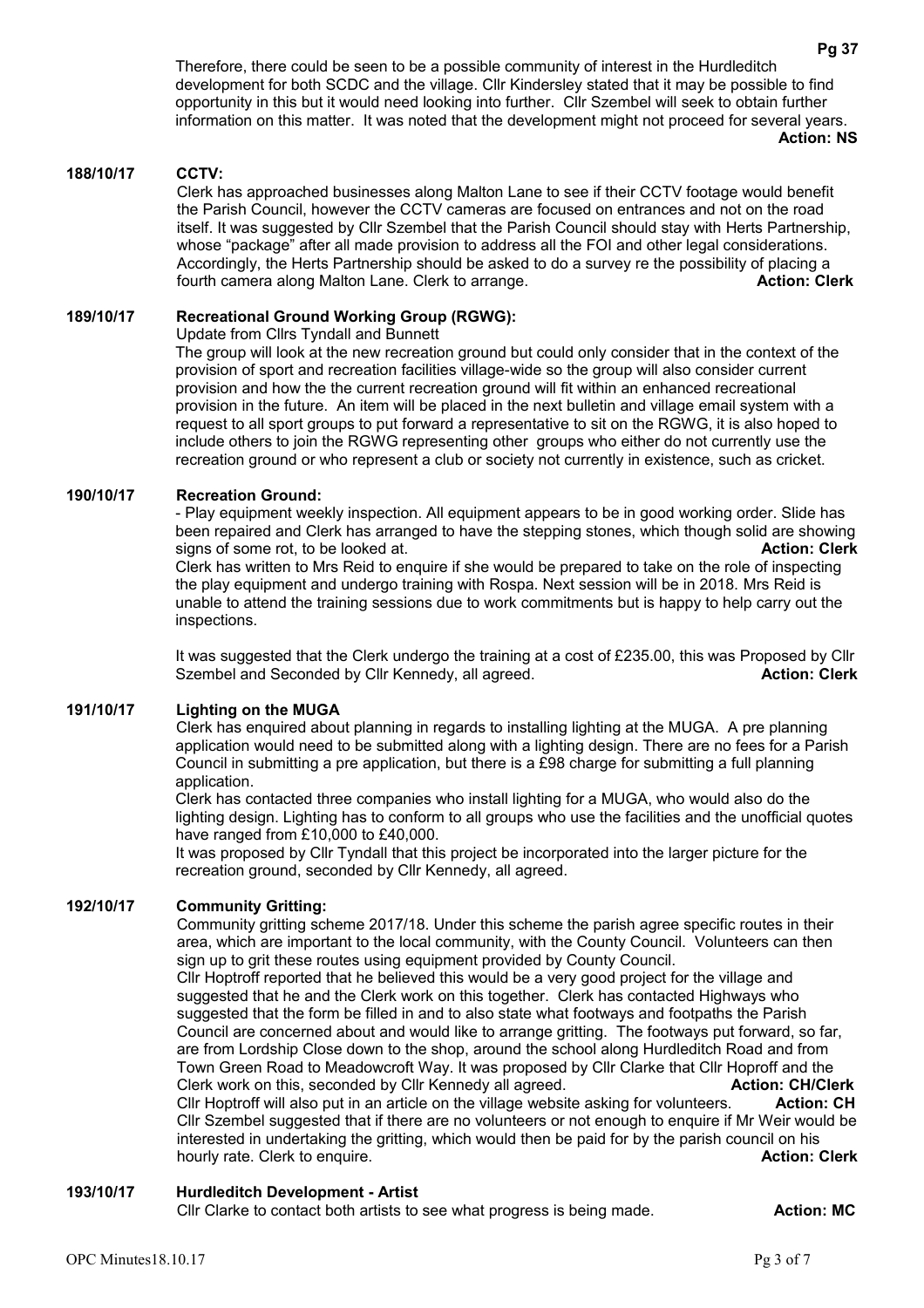# **194/10/17 Beacon at the Clunch Pit:**

Cllr Van de Weyer reported that the surveyor who unfortunately has been absent is now looking at this and once the survey has been completed by SCDC it will be forwarded to Natural England for their approval this will be prior to any works being carried out.

#### **195/10/17 Chapel Orchard:**

Update on S106 funding. Clerk has contacted Mr James Fisher (S106 Officer) at SCDC to enquire if the Parish Council can use the funding which is due to the Parish Council from the S106 for the Hurdleditch development prior to it being received as the works to the bridges is needed. One bridge has been repaired already due to its condition and the second bridge will be done soon.

Report from Cllr Tyndall regarding the Constitution. Cllr Tyndall stated that he had seen a copy of the lease and constitution and reported that the constitution was put together for a grant application and has no legal standing; however, it may need reworking at a later date. This allows the Parish Council to take over the running of Chapel Orchard along with the working group assisting.

Another concern raised was due to insurance and if Chapel Orchard is covered by the Parish Council public liability, Clerk thought that it was, but insurance does not cover volunteers other than Parish Councillors' so Chapel Orchard have their own insurance to cover volunteers working on the site.

Clerk suggested that Cllr Tyndall put together questions he would like the insurance company to answer and the Clerk will submit to the insurance company. **Action: TT/Clerk**

### **196/10/17 Chapel Orchard Working Party:**

The working group consists of Cllr Lawton, Mrs S Miller and Mr D Miller, another Councillor will be appointed onto the working group at a later date. Also see item (180/10/17).

#### **198/10/17 Community Benefit:**

There have been no applications.

### **199/10/17 Harston and District Warden Scheme:**

Harston & District circulated a newsletter around the village asking for donations as it was foreseen that the scheme may have to close. The Parish Council contribute an annual fee for the scheme and the Clerk made enquiries as to whether more funding was needed. 'I am pleased to be able to report that the response has been hugely supportive and we have more than met our target gained two new members and offers of help from a number of volunteers. All is now looking much more financially secure and we are hoping that we shall be able to look at how we can improve/extend our service in the villages, very much encouraged by the number of gifts and support received'. John Cowan – Chairman.

Mr Dai Rees would like to step down as the contact for the Warden Scheme, he is not a Trustee. With the unfortunate passing of Cllr Hamilton, the Parish Council need to nominate, at least, one Councillor, as a contact point for the scheme. Agenda item for next month, with a possible deferral until two new councillors have been co opted. **Action: All Clirs Action: All Clirs** 

#### **200/10/17 Financial Matters:**

1. Financial Statements for October 2.Payments and Additional payments for October *(Additional payments are shaded, these costs have already been agreed but may not have appeared on the agenda. Local Government Act (LGA); Public Health Act (PHA); Open Space Act (OSA)*

| Payee                 | Amount £     | Vat £ | <b>Description</b>        | <b>Power</b>  |
|-----------------------|--------------|-------|---------------------------|---------------|
| <b>Salaries</b>       | Confidential | 0     | <b>September Salaries</b> | LGA 1972 s112 |
| <b>Salaries</b>       | Confidential | 0     | <b>September Salaries</b> | LGA 1972 s112 |
| Inland Revenue        | Confidential | 0     | September PAYE/NI         | LGA 1972 s112 |
| <b>SMART</b>          | Confidential | 0     | September Pension         | LGA 1972 s112 |
| <b>MPC</b>            | 90           | 0     | September office rent     | LGA 1972 s133 |
| <b>PKF Littlejohn</b> | 360          | 60    | External audit            | LGA 1972 s133 |

### **Payments awaiting authorisation**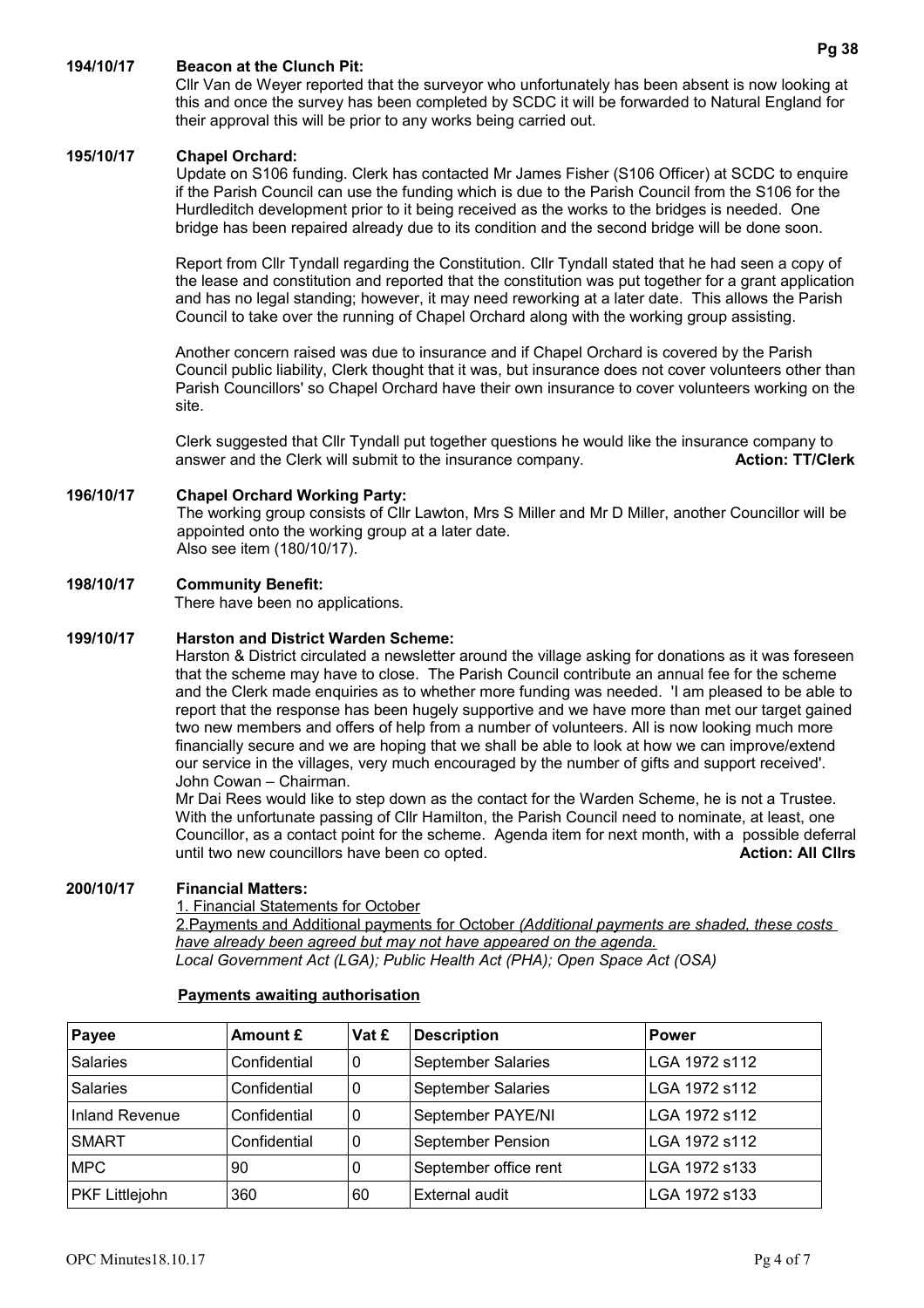|                        |       |      |                  | Pg 39         |
|------------------------|-------|------|------------------|---------------|
| <b>Sally Walmesley</b> | 125.6 | O    | Clerk cover      | LGA 1972 s112 |
| <b>Sally Walmesley</b> | 29.25 | 0    | Clerk expenses   | LGA 1972 s133 |
| <b>LGS Services</b>    | 134.4 | 22.4 | Payrole services | LGA 1972 133  |
| ⊺J Damant              | 27.43 | O    | Expenses         | LGA 1972 s133 |

| Pavilion bookings   | 117    |
|---------------------|--------|
| Allotment           | 10     |
| Peasgood & Skeats   | 170    |
| <b>Bulletin ads</b> | 108.75 |

Finances were proposed by Cllr Hoptroff to be accurate, seconded by Cllr Szembel, all agreed.

# **201/10/17 Changes to Public Rights of Way:**

Proposal to make various changes to the Public Rights of Way network across Wimpole Estate. This will affect Footpath 2. It was felt by the Parish Council that the changes proposed for footpath 2 would be a more sensible route. No comments were made.

#### **201/10/17 Village Maintenance Programme:**

Cllr Kennedy has looked at the document and would like to walk around the village with the Clerk to check all trees which the Parish Council are responsible for. **Action: DK/Clerk** All Councillors to look at the policy so that it can be signed off at the next meeting.**Action: All Cllrs**

### **202/10/17 Village Hall Committee:**

Update on the refurbishment of the Village Hall frontage. Cllr Hoptroff reported that the Village Hall Committee were very please with the work carried out and agree that the payment can now be made. Clerk is awaiting the invoice.

Charitable Status - Cllr Tyndall has inspected the paperwork and confirms that the Village Hall has charitable status and all their accounts are up to date.

Cllr Szembel enquired as to when the last structural survey was carried out, Cllr Hoptroff believed it was about three years ago and that there has been no movement recorded of the building, the tie bars appear to be working.

# **203/10/17 Policies and Procedures:**

Standing Orders. It was proposed by Cllr Hoptroff that the Standing Orders can be signed off, seconded by Cllr Lawton, all agreed.

Chairman's part of the Standing Order to be discussed and agreed. It was proposed by Cllr Hoptroff that the Chairman's part can also be signed off, seconded by Cllr Tyndall, all agreed.

# **204/10/17 Defibrillator/Red Telephone Box:** *(PHA 1936 s234)*

Change of use documentation to be sent to SCDC Planning, once this has been granted BT will remove the telephone equipment and Community Heartbeat Trust (CHT) will install the defibrillator. BT and CHT work together on this

Clarification on whether this is to be an unlocked cabinet or whether a locking system be installed. It was proposed by Cllr Tyndall to have the defibrillator unlocked, seconded by Cllr Kennedy all agreed. Cllr Kennedy also suggested that, if possible, to arrange some CPR training. The Clerk reported that there will be some training for the defibrillator and will enquire if CPR training can be include or if it is better to have this as a separate training session.

# **205/10/17 Mulberry Tree Information Board:**

Clerk has contacted Filcris to arrange for this to be done, and once done the Clerk will collect. The placing of the board was originally to be place in the ground, however another suggestion is to place it on the wall. The wall is maintained by the Parish Council but the land which the Mulberry Tree is placed is owned by the householder who is happy for the plaque to be placed in either position (wall or in the ground by the tree).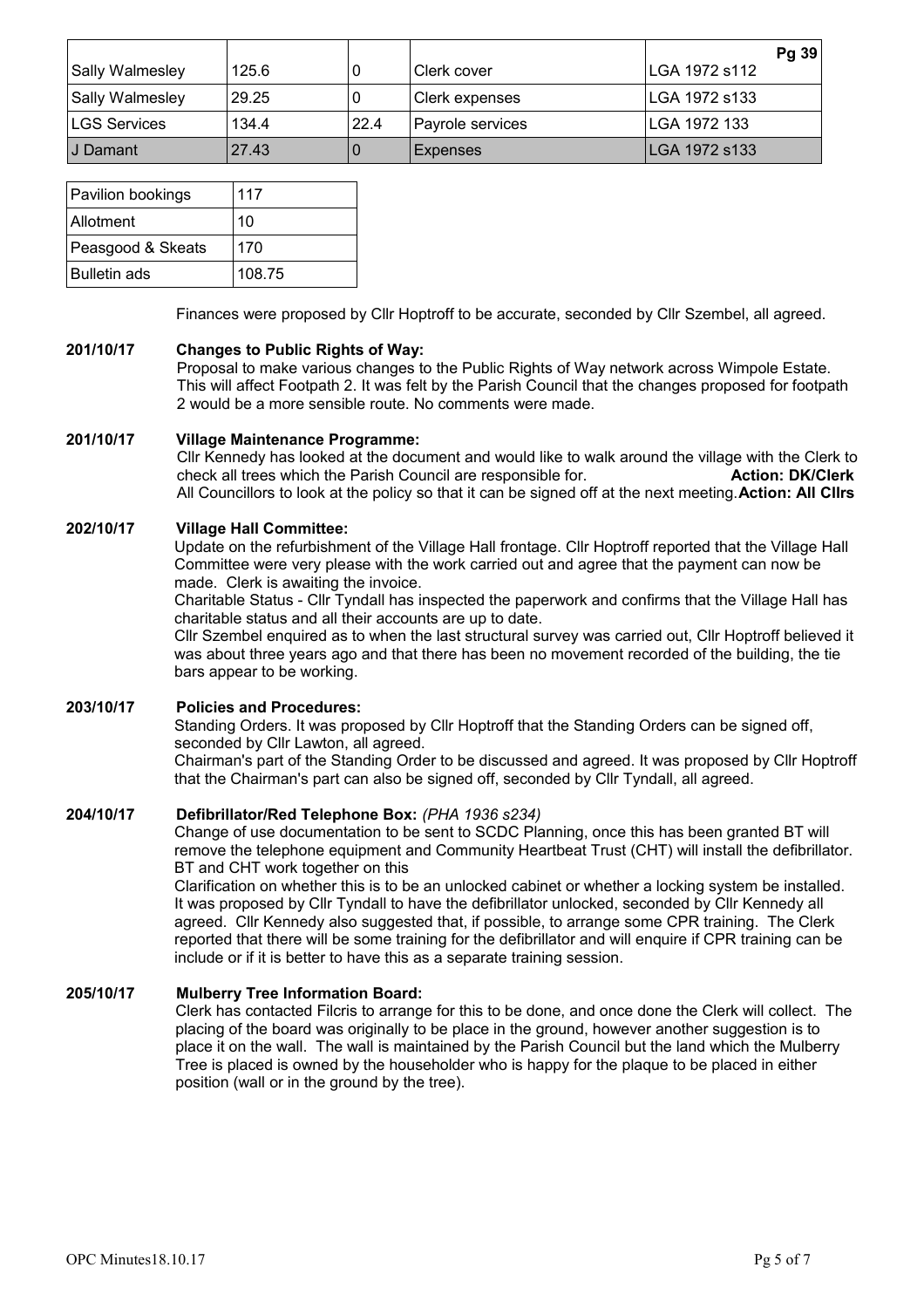#### **206/10/17 Correspondence and Clerk's Report:**

**Grass Cutters** - Clerk has contacted the grass cutters with regards to placing the cut grass behind the mound. The grass cutters will try this. The grass cutters have also notified the Parish Council that due to the weather further cuts will be necessary.

**Grass Cutters** – a resident was concerned that the grass is not being blown away from the graves when the grass has been cut, Clerk has notified the grass cutters that this needs to be done. **Local Development Plan –** Draft of the Cambridgeshire Local Council Development Plan 2017- 2021 is online [http://cambsacre.us15.list-manage.com/track/click.](http://cambsacre.us15.list-manage.com/track/click) Comments need to be submitted by  $10<sup>th</sup>$  November.

**Fireworks at Petersfield Primary School:** The firework display will take place on Friday 3rd November 2017 at Petersfield School. For safety reasons the access points from the recreation ground will be fenced off this is to make sure that members of the public do not find themselves in the 'drop zone' for firework debris. We will also have Marshalls on the Town Green road entrances of the rec. The fire service will have been informed of this event by our organiser.

**NALC Larger Councils Conference and Exhibition 2017 – on 13 December** at Holiday Inn, Coram Street, Bloomsbury, London, WC1N 1HT. NALC Larger Councils Conference and Exhibition is an essential event for councillors, council officers, clerks, county associations to join with the public sector (including government and principal authorities), the private sector and the voluntary sector to discuss the key policy issues around local economic development and growth. The important themes for this one-day event will centre on local economic development, community led housing and planning, accessing funds and grants and the well-being of communities.

**Tennis Courts** – An incident occurred whereby the nets have been damaged, this was originally thought to be an act of vandalism and, as such, was reported to the police and an incident number given..

**Hedges:** The hedges at the burial ground and recreation ground are due to be cut soon. **Burial Ground:** There was a report that some damage had been done to the rabbit fencing bordering Mr Perryman's property. The Clerk has been in contact with the grave digger who has agreed to repair the fence.

### **207/10/17 Audit: Passed**

On the basis of our review of the annual return, in our opinion the information in the annual return is in accordance with proper practices and no other matters have come to our attention giving cause for concern that relevant legislative and regulatory requirements have not been met. Other matters not affecting our opinion which we draw to the attention of the smaller authority. 'We note that the smaller authority did not comply with Regulation 15 of the Accounts and Audit Regulations 2015 as it failed to make proper provision during the year 2017/18 for the exercise of public rights, since the for the exercise of public rights was less than 30 consecutive working days in length. As a result, the smaller authority must answer 'NO' to Assertion 4 of the Annual Governance Statement for 2017/18 and ensure that it makes proper provision for the exercise of public rights during 2018/19.

The Chairman thanked the Clerk for her work in respect of managing the budget, and for her part in ensuring the Council passed the Audit this year.

#### **208/10/17 Councillors' Reports and Areas of Responsibility: Allotments:**

Cllr Lawton has now been able to sort out the allotments and who is responsible for each plot, there will shortly be a vacancy at Chapel Orchard. Clerk to complete the invoices and Cllr Lawton will deliver them. **Action: Clerk/ML Action: Clerk/ML Action: Clerk/ML** 

#### **Cllr Clarke**

The bus stop post opposite the shop is showing signs of rot can this be reported to who ever is<br>
responsible. Clit Hoptroff believed that the bus stop belongs to Whippet. **Action: Clerk** responsible. Cllt Hoptroff believed that the bus stop belongs to Whippet. **Cllr Lawton:**

Has attended a meeting for Colbatch and Hooper.

# **Cllr Bunnett**

It may be necessary to put in place a new agreement for the Clunch Pit. Cllrs Hoptroff and Bunnett will proceed and report back to the council. **Action: CB/CH Action: CB/CH** 

### **Cllr Szembel**

There appears to be some unwanted evening activity taking place at the carpark, Neighbourhood Watch are aware.